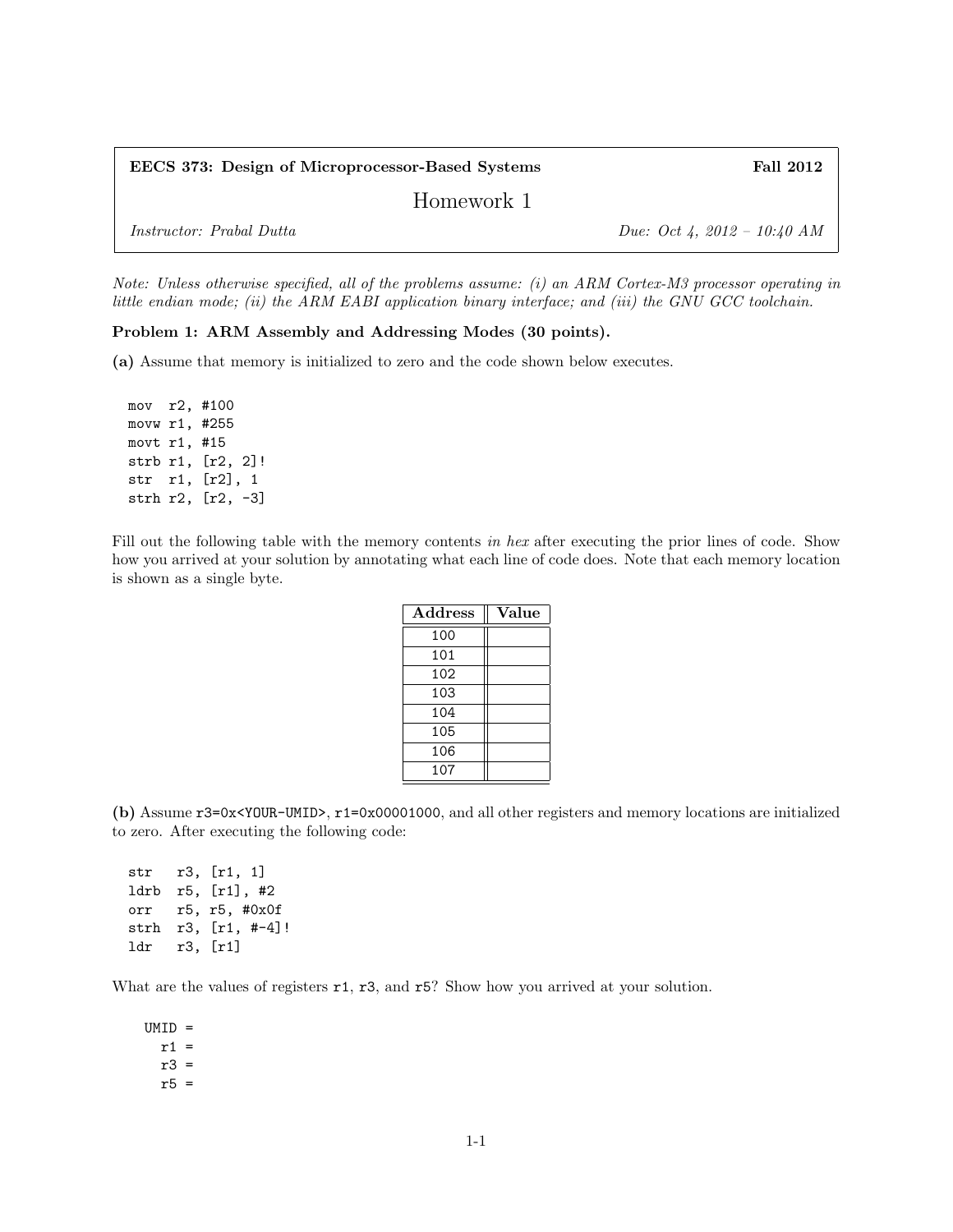Problem 2: Assembly and C (10 pts). Write C code that does the same thing as the following ARM assembly language code. Your C code must not be longer than three lines.

movw r0, #0030 movt r0, #2008 ldr r1, [r0] add r1, r1 str r1, [r0]

Problem 3: Assembly, C, the EABI, and Toolchains (30 pts). Consider the following C program that computes and prints out factorials for 0-9:

```
#include <stdio.h>
int factorial(int n) {
 if (n == 0)return 1;
 return n * factorial (n - 1);
}
int main () {
 int i;
 int n;
 for (i = 0; i < 10; ++i) {
    n = factorial (i);
    printf ("factorial(%d) = %d\n", i, n);
 }
 return 0;
}
```
(a) Rewrite the factorial function in ARM EABI-compliant assembly language, including parameter passing and return values. Annotate your assembly language to show how it works. Ensure that the assembly code you provide can be directly entered into a .s file, assembled, and linked with a C file that calls the factorial routine to create an executable.

(b) Provide the exact set of commands needed to assemble the assembly language code, compile the C code, and link the two together to create an executable.